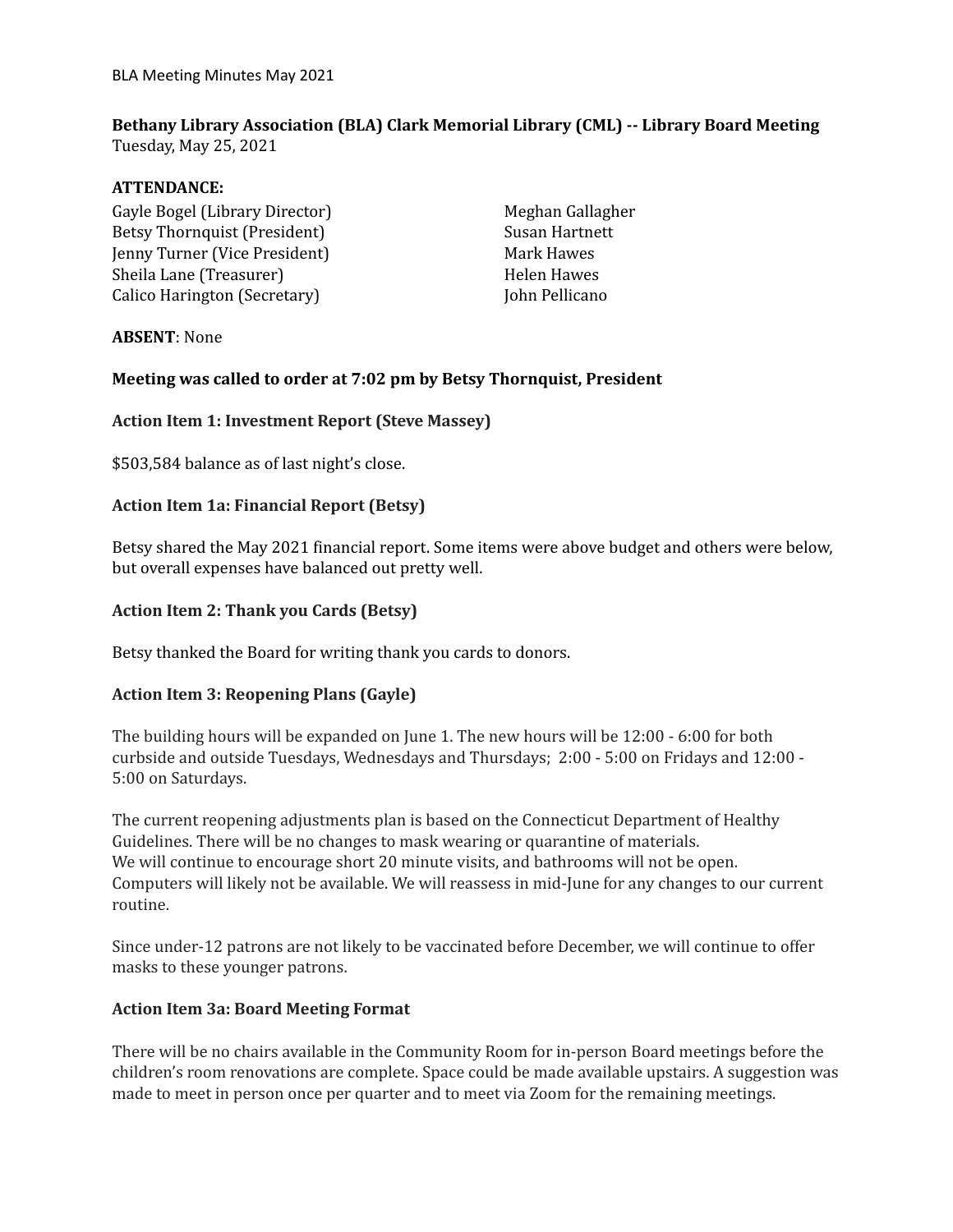#### BLA Meeting Minutes May 2021

## **Action Item 4: Donor Appreciation Event**

Scheduled for Saturday, July 24th from 4-6, with a rain date of July 31st. We will invite everyone who donated in 2020 or 2021. Paper invitations will be mailed with Eventbrite emails to donors for whom we do not have mailing addresses. RSVP to Library phone number.

Each board member is requested to bring two potluck items.

It will be an outdoor event. Nice way to show off the new garden. Nancy Seaton might be able to come speak briefly about the Pollinator Pathway. Sheila will get very nice bookmarks to give donors.

# **Action Item 5: New Board Member proposals (Gayle)**

Gayle has two suggestions, Betsy Seaton and Serena Guerrette, but she has not yet approached them yet. Both have done extraordinary work and are very organized. If they are interested, Gayle will invite them to attend a board meeting.

#### **Action Item 6: Children's Room RFP**

The RFP is ready to send to the State Library. It will be a long process--6 weeks total. An architect or professional draftsperson is required.

#### **Action Item 7: Committee Updates**

- Governance No updates
- Development
	- Legacy Fund Susan has been working on this. We need to determine how to track membership and what language we will use in terms of what a bequest might look like.
	- Sci Fi Fundraiser Sheila has some donated, signed sci fi books by Martha Wells and Claudia Grey to raffle as a fundraiser. Jenny also has an author friend who might donate additional books.
- Buildings & Grounds No updates

#### **Consent Agenda:**

- 1. April minutes
- 2. Director's Report

Meghan moved to accept the consent agenda, Helen seconded the motion. All voted in favor, none opposed; none abstained.